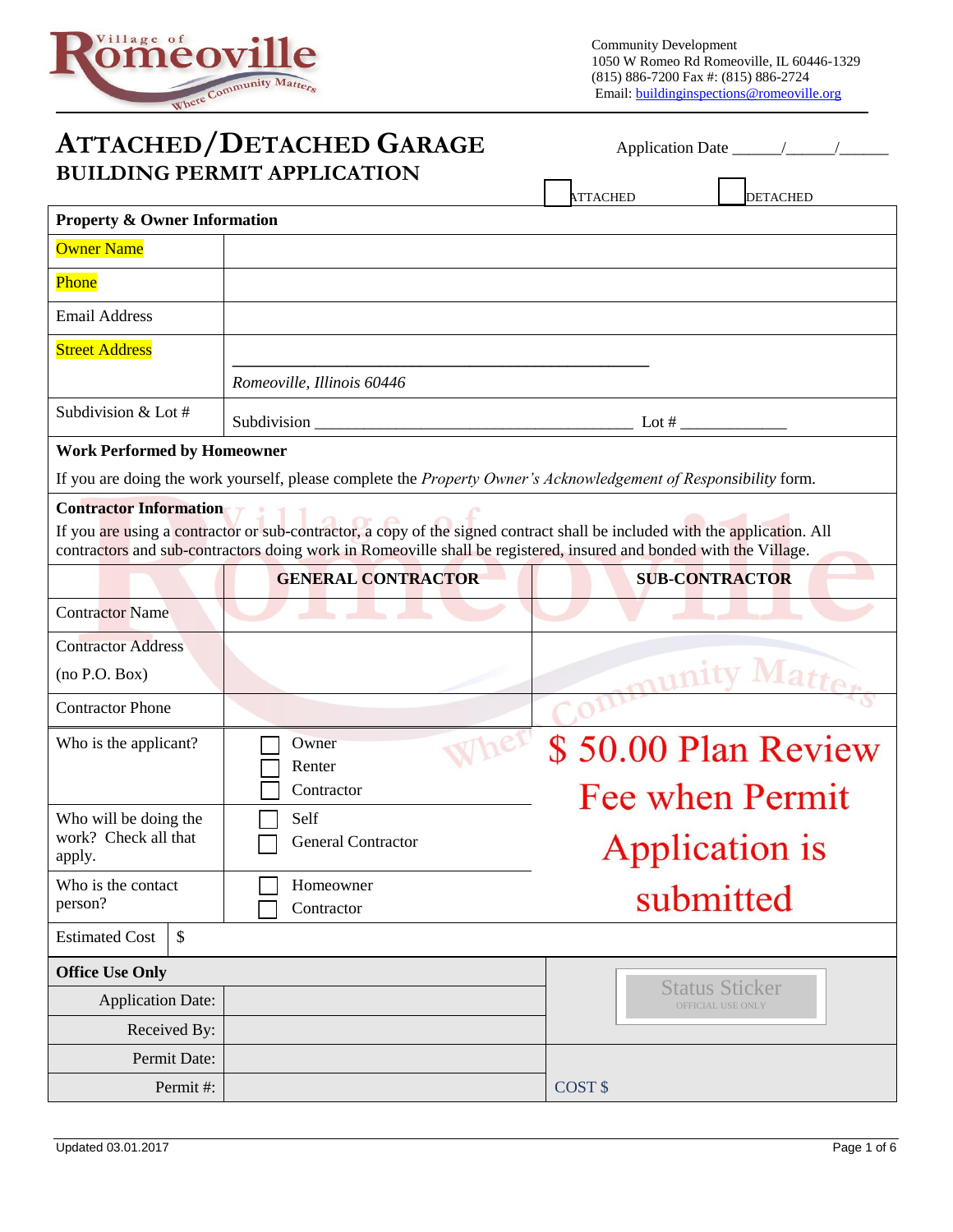The Village of Romeoville has codes that guide the size and location of garages. Use this form and checklist as you plan your garage to ensure that you include all information needed to review your application.

| Requirement                                                                                                                                                                                                                                      |  | $\checkmark$ to confirm that you have shown             | <b>Office</b><br><b>Use</b> |
|--------------------------------------------------------------------------------------------------------------------------------------------------------------------------------------------------------------------------------------------------|--|---------------------------------------------------------|-----------------------------|
| You shall submit a Plat of Survey or scaled plot plan which shows<br>all structures on the lot, including the home, decks, porches,<br>garages, sheds, pools, gazebos, etc. The structures shall be drawn<br>to scale, labeled, and dimensioned. |  | all structures                                          |                             |
| The proposed detached or attached garage shall be shown. It shall<br>be labeled and dimensioned.                                                                                                                                                 |  | the proposed garage                                     |                             |
| There may only be one garage on the property. (If you already<br>have an attached or detached garage you cannot build a second<br>one.)                                                                                                          |  | the only garage that will be located<br>on the property |                             |
| The garage may<br>only be located in a<br><b>Street</b><br>rear yard.<br>– ∝<br>Street<br><b>YARDS</b><br>a: Front<br>d<br>Rear<br>c: Side<br><b>Corner Side</b>                                                                                 |  | the garage located in a rear yard                       |                             |
| All paved surfaces shall be shown. A driveway, which is a<br>minimum of 9 feet in width, shall provide access to the garage.<br>There can only be one driveway on a residential lot.                                                             |  | the paved surfaces and driveway                         |                             |
| The garage shall be not least than 10 feet from the nearest point on<br>the home.                                                                                                                                                                |  | the distance from the home                              |                             |
| The garage shall be not least than 5 feet from any freestanding<br>structure (such as a pool or gazebo).                                                                                                                                         |  | the distance to each freestanding<br>structure          |                             |
| The garage shall not be on an easement, except with the written<br>permission of the Village and all utility companies having rights to<br>the easement. (See 'Understanding Your Plat of Survey' Handout<br>& 'Easement Sign-Off' Handout)      |  | the garage not located on any<br>easement               |                             |
| The garage shall be not less than 5 feet from each side property<br>line.                                                                                                                                                                        |  | the distance to each side property<br>line              |                             |
| The garage shall be not less than 10 feet from the rear property<br>line.                                                                                                                                                                        |  | the distance to the rear property<br>line               |                             |
| The garage shall not be greater than one-story in height.                                                                                                                                                                                        |  | a one-story garage                                      |                             |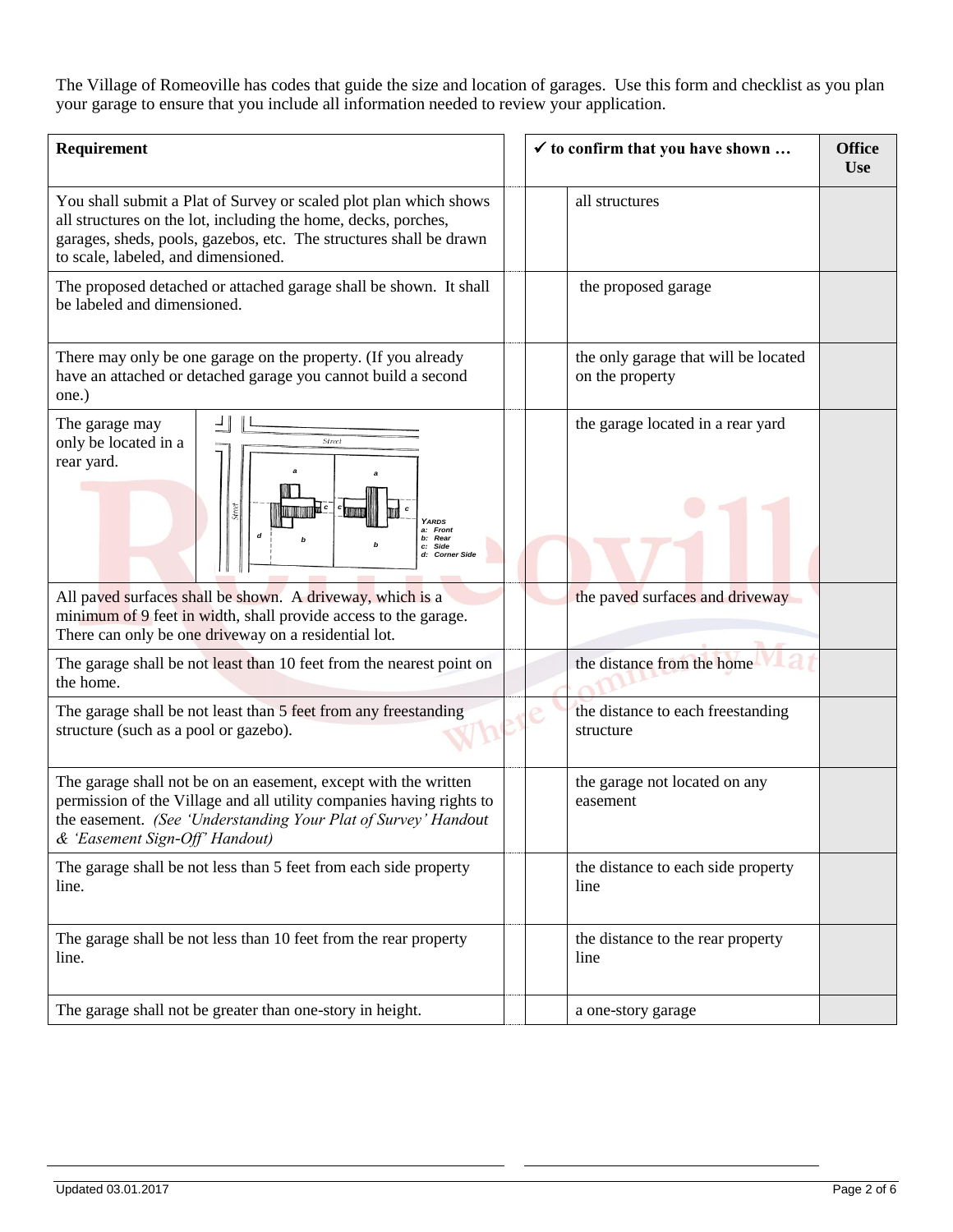| Requirement                                                                                                                                                                                                                        | <b>Fill in the blanks.</b><br><b>Office</b><br><b>Use</b>                                                                                           |
|------------------------------------------------------------------------------------------------------------------------------------------------------------------------------------------------------------------------------------|-----------------------------------------------------------------------------------------------------------------------------------------------------|
| The maximum permitted number of vehicle stalls shall not exceed<br>three $(3)$ , and three stalls may only be allowed if the lot is 7,501<br>square feet or greater.                                                               | # of stalls: Stalls                                                                                                                                 |
| Garages with three (3) vehicle stalls, whether attached or detached,<br>shall have the garage length turned ninety (90) degrees from the<br>street(s), so that the stall doors do not face the street(s).                          | Three stall garage doors do not face<br>street.                                                                                                     |
| The minimum vehicle stall size shall not be less than 10 feet in<br>width and 20 feet in length. It shall not be larger than 12 feet in<br>width or 24 feet in length, of clear space inside of supporting walls<br>or partitions. | Width: Feet, _________ Inches                                                                                                                       |
| Additional storage areas may be included if the storage area<br>provided does not exceed five (5) feet in width and 120 square feet<br>in area.                                                                                    | Additional storage: ___________ Square feet<br>Additional storage: _______ width                                                                    |
| The total height of the garage shall<br>not exceed 15 feet from the pad to the<br>ā<br>ridge $(a)$ . The height from the pad to<br>the top of the finished wall may not<br>exceed 9 feet $(b)$ .<br>$1$ illage of<br>þ             | Height from floor to vehicle door header:<br>Maximum overhead door height shall be<br>9 feet on the gable end(s) side of the<br>garage only<br>Feet |
| The minimum clear ceiling height shall be a minimum of seven (7)<br>feet                                                                                                                                                           | Clear Ceiling Height: _____<br>$\equiv$ Feet                                                                                                        |
| In total, no more that 50% of the property can be covered with<br>building, structures, or pavement.                                                                                                                               | $\%$<br>Lot coverage: $\sqrt{\frac{1}{2} \sum_{i=1}^{n} x_i^2 + x_i^2}$                                                                             |

## **SAMPLE PLOT PLAN**

This illustration is provided as an example of what shall be submitted with your application. Please note that it shall show:

- The size of the lot
- The location and size of the house
- The location and size of all existing structures
- The location of the proposed garage
- The size of the proposed garage
- The distance from the garage to the rear property line
- The distance from the garage to the side property line
- The driveway that will lead to the garage.
- The location of any existing driveway or garage.

All of this information shall be shown on your plat so that we can review your application.

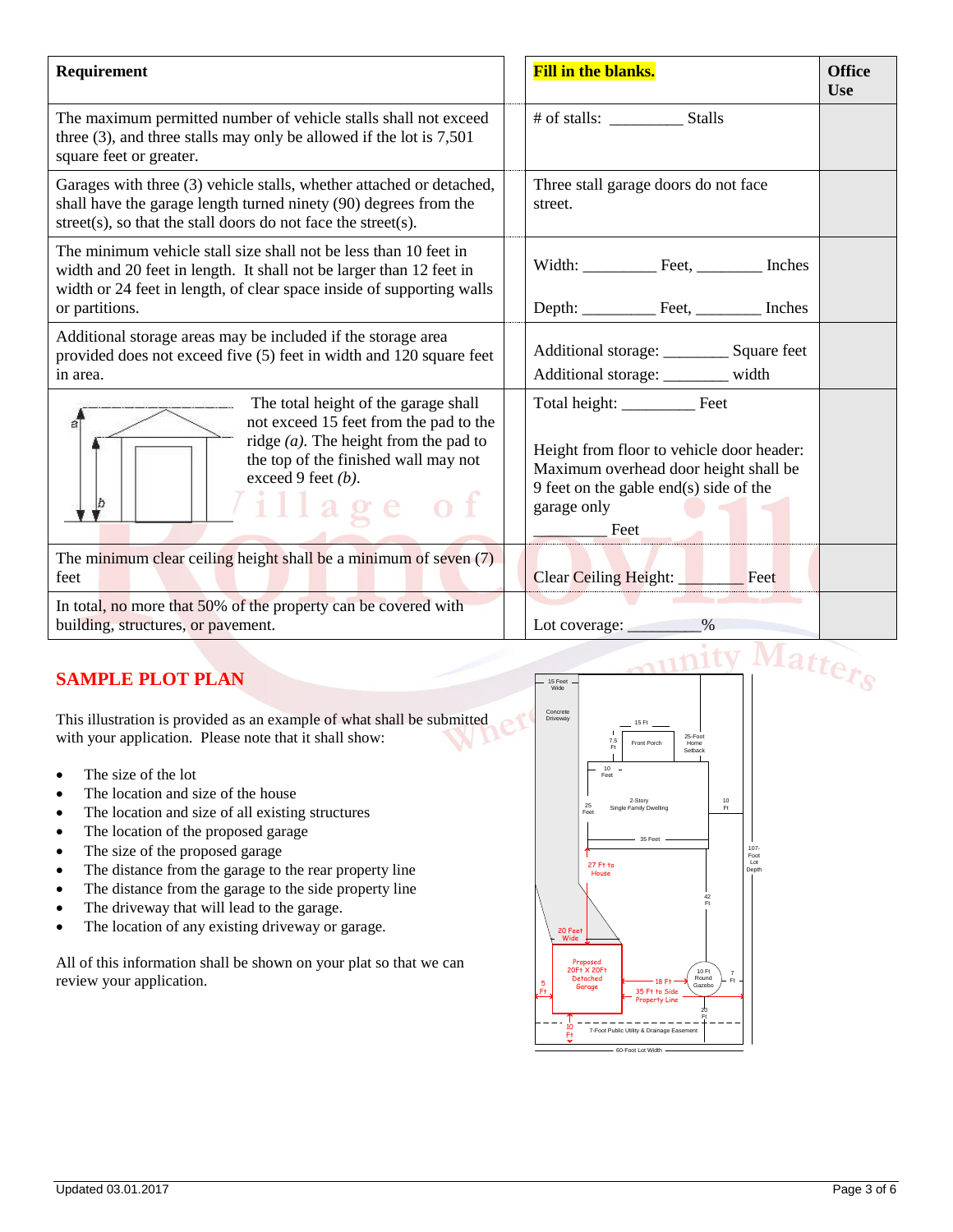## **Construction Requirements**

| Please read the requirements and place $a \checkmark$ in the column to the left to confirm that you understand.                                                                                                                                                                                                                                                                                                                                                                                                                                                                                                                                                                                                                                 | <b>Office Use</b> |  |  |  |  |
|-------------------------------------------------------------------------------------------------------------------------------------------------------------------------------------------------------------------------------------------------------------------------------------------------------------------------------------------------------------------------------------------------------------------------------------------------------------------------------------------------------------------------------------------------------------------------------------------------------------------------------------------------------------------------------------------------------------------------------------------------|-------------------|--|--|--|--|
| <b>Building Requirements:</b>                                                                                                                                                                                                                                                                                                                                                                                                                                                                                                                                                                                                                                                                                                                   |                   |  |  |  |  |
| ARCHITECTURAL DRAWINGS ARE REQUIRED FOR AN ATTACHED GARAGE<br>(PROVIDE TWO (2) COPIES).                                                                                                                                                                                                                                                                                                                                                                                                                                                                                                                                                                                                                                                         |                   |  |  |  |  |
| The garage apron shall be poured separately from the slab.                                                                                                                                                                                                                                                                                                                                                                                                                                                                                                                                                                                                                                                                                      |                   |  |  |  |  |
| The overhead garage door opening shall not exceed 8 feet in height from finished slab on the gable<br>end side only.                                                                                                                                                                                                                                                                                                                                                                                                                                                                                                                                                                                                                            |                   |  |  |  |  |
| Ice and water shield is required at the roof eave a minimum of 2' in from the outside wall.                                                                                                                                                                                                                                                                                                                                                                                                                                                                                                                                                                                                                                                     |                   |  |  |  |  |
| The concrete footing and foundation shall be frost protected. The interior slab shall be not less than<br>four (4) inches of concrete and installed over a compacted base course of CA-6 (road mix) not less<br>than four $(4)$ inches in depth. The interior slab shall be sloped $(1/8)$ per foot) to facilitate the<br>movement of liquids toward the main vehicle entry doorway.                                                                                                                                                                                                                                                                                                                                                            |                   |  |  |  |  |
| House wrap is required behind the exterior wall covering.                                                                                                                                                                                                                                                                                                                                                                                                                                                                                                                                                                                                                                                                                       |                   |  |  |  |  |
| The gable ends and wall framing shall be not less than sixteen $(16)$ inches on center. The gable ends<br>exterior covering shall be any covering approved in the 2015 International Residential Code.                                                                                                                                                                                                                                                                                                                                                                                                                                                                                                                                          |                   |  |  |  |  |
| The finished height shall not exceed 15' measured from the highest point of the roof to the interior<br>concrete pad                                                                                                                                                                                                                                                                                                                                                                                                                                                                                                                                                                                                                            |                   |  |  |  |  |
| Gutters, downspouts and elbows are required on attached and detached garages.                                                                                                                                                                                                                                                                                                                                                                                                                                                                                                                                                                                                                                                                   |                   |  |  |  |  |
| A DETAILED DRAWING IS REQUIRD FOR DETACHED GARAGES (PROVIDE TWO (2)<br><b>COPIES</b> )                                                                                                                                                                                                                                                                                                                                                                                                                                                                                                                                                                                                                                                          |                   |  |  |  |  |
| Detached garages shall have a minimum thickened footing of not less than eighteen (18) inches in<br>depth (12" below grade and 6" above grade) by twenty (20) inches in width sloping up at a 45-degree<br>angle to meet the bottom of a four $(4)$ inch slab. The footing shall have two $(2)$ number four $(4)$<br>rebar's continuous around footing perimeter tied to number four (4) rebar's sixteen (16) inches on<br>center vertically around footing perimeter. The interior garage slab shall rest on a base course of not<br>less than four (4) inches of compacted CA-6 (road mix). Attached garages shall meet the<br>requirements of Foundation Exhibit B. The foundation shall be not less than 42 inches below finished<br>grade. |                   |  |  |  |  |
| <b>Mechanical Requirements:</b>                                                                                                                                                                                                                                                                                                                                                                                                                                                                                                                                                                                                                                                                                                                 |                   |  |  |  |  |
| Yes<br>N <sub>o</sub><br>Will the garage be heated?                                                                                                                                                                                                                                                                                                                                                                                                                                                                                                                                                                                                                                                                                             |                   |  |  |  |  |
| If yes, please provide manufacturer cut sheets for all heating equipment.                                                                                                                                                                                                                                                                                                                                                                                                                                                                                                                                                                                                                                                                       |                   |  |  |  |  |
| <b>Electrical Requirements:</b>                                                                                                                                                                                                                                                                                                                                                                                                                                                                                                                                                                                                                                                                                                                 |                   |  |  |  |  |
| All electrical work to be in EMT conduit with metal boxes. (No Romex or BX) and shall meet the<br>2014 NEC requirements.                                                                                                                                                                                                                                                                                                                                                                                                                                                                                                                                                                                                                        |                   |  |  |  |  |
| All wire to be copper. Aluminum is not allowed.                                                                                                                                                                                                                                                                                                                                                                                                                                                                                                                                                                                                                                                                                                 |                   |  |  |  |  |
| No underground UF, SE, USE cable allowed.                                                                                                                                                                                                                                                                                                                                                                                                                                                                                                                                                                                                                                                                                                       |                   |  |  |  |  |
| Electric branch circuits brought to garage from house panel using either of two methods:<br>Rigid steel conduit shall be buried not less than minimum 6" below grade. If installed under<br>1)<br>a driveway, it shall be not less than 24" below grade.                                                                                                                                                                                                                                                                                                                                                                                                                                                                                        |                   |  |  |  |  |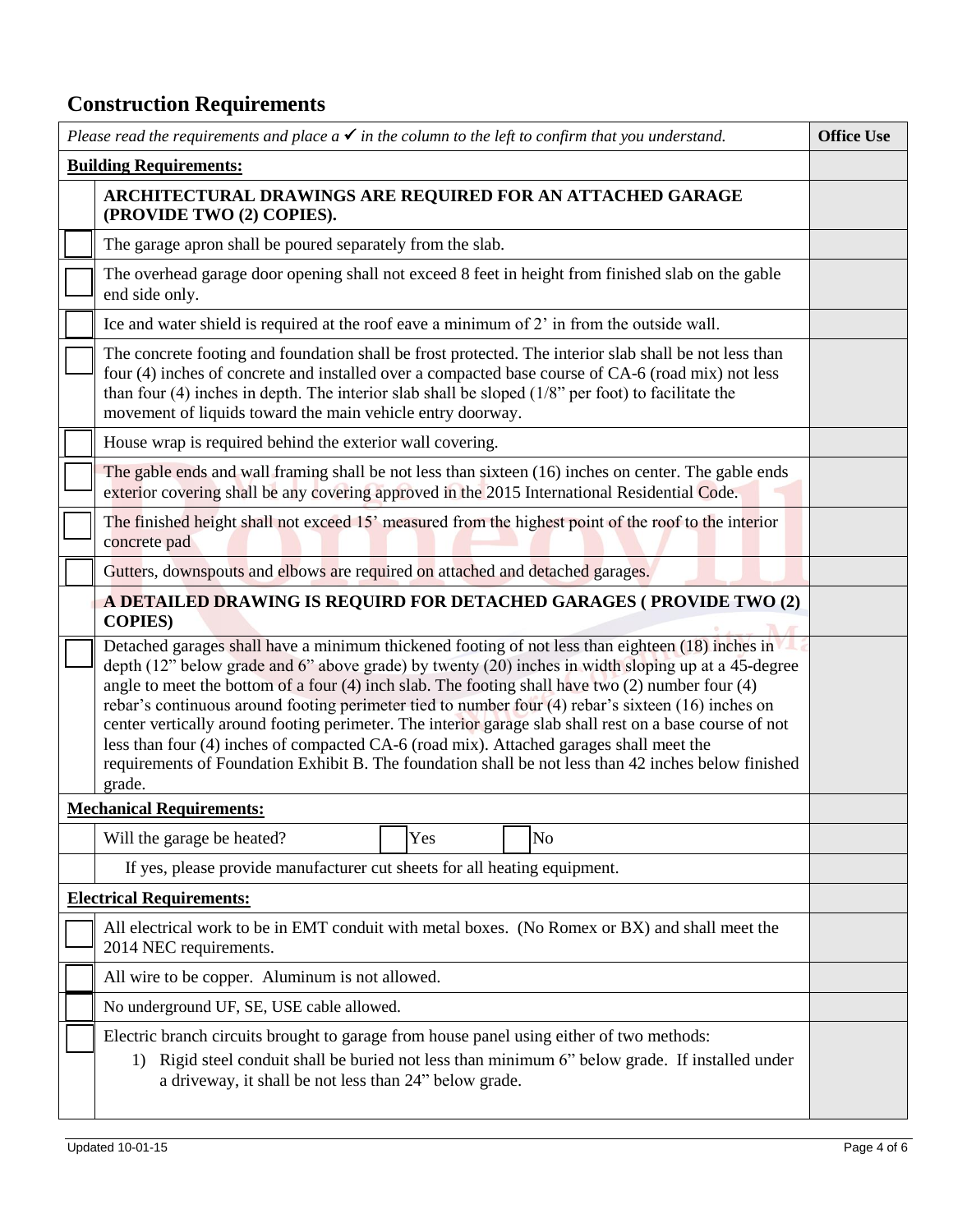| PVC schedule 40 listed electrical conduit for direct burial shall be installed not less than 18"<br>below grade. If under the driveway, it shall not be less than 24" below grade. Rigid steel<br>90's with rigid steel conduit shall be used above grade. |  |
|------------------------------------------------------------------------------------------------------------------------------------------------------------------------------------------------------------------------------------------------------------|--|
| A disconnect is required within an attached and detached garages.                                                                                                                                                                                          |  |
| A switched light is required at the exterior side of an entry door.                                                                                                                                                                                        |  |
| Not least than one GFCI receptacle is required inside of a garage.                                                                                                                                                                                         |  |
| An underground electrical inspection is required before any trenches are filled.                                                                                                                                                                           |  |
| A rough electrical inspection is required before any devices are installed and/or boxes closed.                                                                                                                                                            |  |
| A final electrical inspection is required after the work has been completed.                                                                                                                                                                               |  |

| <b>Permit &amp; Inspection Requirements</b>                                                                                                                                                                                                        |  |  |
|----------------------------------------------------------------------------------------------------------------------------------------------------------------------------------------------------------------------------------------------------|--|--|
| Please read the requirements and place $a \checkmark$ in the box to the left to confirm that you understand.                                                                                                                                       |  |  |
| <b>Use</b>                                                                                                                                                                                                                                         |  |  |
| The Building Permit shall be posted in the building's window where it can be seen from the street.                                                                                                                                                 |  |  |
| Each phase of construction shall be inspected and approved by the Village of Romeoville prior to proceeding<br>to the next stage of construction.                                                                                                  |  |  |
| • Footing, before the concrete is poured.                                                                                                                                                                                                          |  |  |
| • Garage floor, before the concrete is poured.                                                                                                                                                                                                     |  |  |
| • Underground electric.                                                                                                                                                                                                                            |  |  |
| • Rough framing.                                                                                                                                                                                                                                   |  |  |
| here Community Math<br>• Rough electric.                                                                                                                                                                                                           |  |  |
| • Final building.                                                                                                                                                                                                                                  |  |  |
| • Final electric.                                                                                                                                                                                                                                  |  |  |
| • Final mechanical (heating), if applicable.                                                                                                                                                                                                       |  |  |
| • All inspections shall be scheduled in advance by calling (815)886-7200 or by emailing<br>building inspections @ romeoville.org. Your permit number shall be provided when inspections are                                                        |  |  |
| scheduled.                                                                                                                                                                                                                                         |  |  |
| • Failure to call for required inspections may result in a "STOP WORK ORDER".                                                                                                                                                                      |  |  |
| • Should you fail an inspection, a re-inspection fee shall be paid before continuing work and before<br>scheduling another inspection. INVOICED AFTER 5 DAYS                                                                                       |  |  |
| • A FINAL INSPECTION SHALL BE PERFORMED WHEN THE GARAGE HAS BEEN<br><b>COMPLETED.</b> Once the inspection passes, a Certificate of Completion will be issued. The garage shall<br>not be used until the Certificate of Completion has been issued. |  |  |
| The project shall start within ninety (90) days from the date the permit is issued and completed within one<br>hundred and eighty (180) days.                                                                                                      |  |  |

I hereby declare that I have read and understood this application. The above information and any attachments are correct. I agree, that in consideration of and upon issuance of a building or use permit, that I am allowed to do such work as herewith applied for, and that such premises shall be used only for such purposes as set forth above.

I hereby certify that I am the owner of record of the named property, or that the proposed work is authorized by the owner of record and that I have been authorized by the owner to make this application as his authorized agent and I agree to conform to